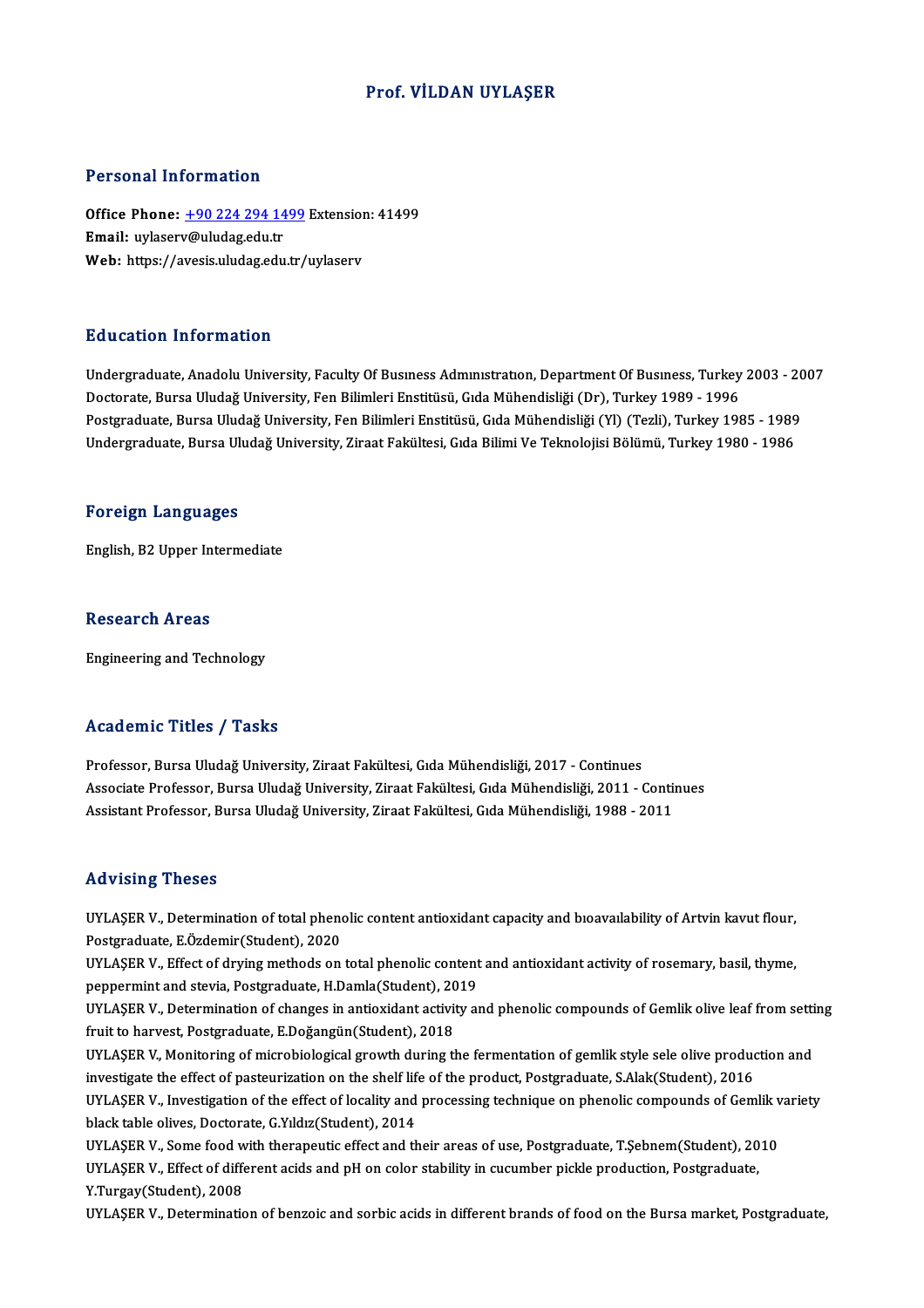N Koyuncu(Student), 2006

UYLAŞER V., Effcets of different usage removal bitterness on production period and products quality in the fermented green table olive, Postgraduate, E.Savas(Student), 2006

UYLASER V., Pickle production from stocked cornichons with various applications, Postgraduate, F.Erdem(Student), 2002

## Articles Published in Journals That Entered SCI, SSCI and AHCI Indexes

- I. Horticultural Characteristics of Chestnut Growing in Turkey SERDAR Ü., AKYÜZ B., CEYHAN V., HAZNECİ K., MERT C., Er E., ERTAN E., Savas K. S. C., UYLASER V. ERWERBS-OBSTBAU, vol.60, no.3, pp.239-245, 2018 (Journal Indexed in SCI)
- II. Effects of long-term consumption of high fructose corn syrup containing peach nectar on body weight gain in sprague dawley rats ÖZCAN SİNİR G., SUNA S., Inan S., Bagdas D., TAMER C. E. , ÇOPUR Ö. U. , SIĞIRLI D., SARANDÖL E., SÖNMEZ G., ERCAN İ, et al.

FOOD SCIENCE AND TECHNOLOGY, vol.37, no.2, pp.337-343, 2017 (Journal Indexed in SCI)

- III. Physical and Chemical Properties of Pekmez (Molasses) Produced with Different Grape Cultivars TÜRKBEN C., SUNA S., Izli G., UYLASER V., Demir C. JOURNAL OF AGRICULTURAL SCIENCES-TARIM BILIMLERI DERGISI, vol.22, no.3, pp.339-348, 2016 (Journal Indexed in SCI)
- IV. Physical and chemical characteristics of goldenberry fruit (Physalis peruviana L.) Yildiz G., İZLİ N., ÜNAL H., UYLAŞER V. JOURNAL OF FOOD SCIENCE AND TECHNOLOGY-MYSORE, vol.52, no.4, pp.2320-2327, 2015 (Journal Indexed in **SCD**
- V. Changes in phenolic compounds during ripening in Gemlik variety olive fruits obtained from different locations
	- Uylaser V

CYTA-JOURNAL OF FOOD, vol.13, no.2, pp.167-173, 2015 (Journal Indexed in SCI)

VI. The Historical Development and Nutritional Importance of Olive and Olive Oil Constituted an **Important Part of the Mediterranean Diet** UYLASER V., Yildiz G.

CRITICAL REVIEWS IN FOOD SCIENCE AND NUTRITION, vol.54, no.8, pp.1092-1101, 2014 (Journal Indexed in SCI)

VII. Effect of different drying methods on drying characteristics, colour, total phenolic content and antioxidant capacity of Goldenberry (Physalis peruviana L.) İZLİ N., Yildiz G., ÜNAL H., Isik E., UYLAŞER V.

INTERNATIONAL JOURNAL OF FOOD SCIENCE AND TECHNOLOGY, vol.49, no.1, pp.9-17, 2014 (Journal Indexed in SCI)

# VIII. Fatty Acid Profile and Mineral Content of Commercial Table Olives from Turkey UYLASER V., Yildiz G

NOTULAE BOTANICAE HORTI AGROBOTANICI CLUJ-NAPOCA, vol 41, no.2, pp.518-523, 2013 (Journal Indexed in SCI)

# IX. Quality Improvement of Green Table Olive cv. 'Domat' (Olea europaea L.) Grown in Turkey Using **Different De-Bittering Methods**

Savas E, UYLAŞER V

NOTULAE BOTANICAE HORTI AGROBOTANICI CLUJ-NAPOCA, vol.41, no.1, pp.269-275, 2013 (Journal Indexed in SCI)

X. Effect of Freezing and Frozen Storage on Phenolic Compounds of Raspberry and Blackberry Cultivars

TÜRKBEN C., Sariburun E., Demir C., UYLAŞER V. FOOD ANALYTICAL METHODS, vol.3, no.3, pp.144-153, 2010 (Journal Indexed in SCI)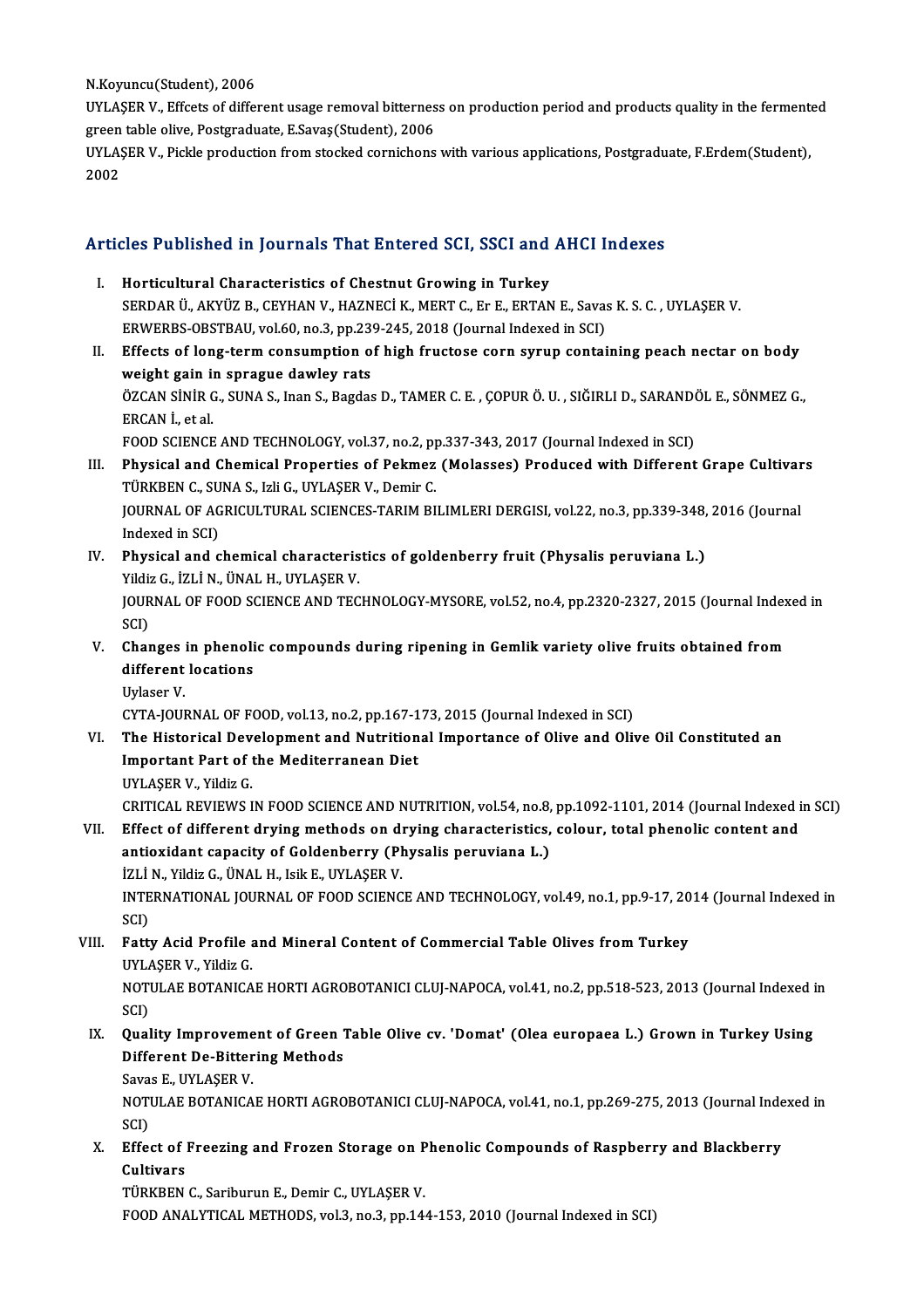- XI. Phenolic Content and Antioxidant Activity of Raspberry and Blackberry Cultivars<br>Seriburun E. SAHIN S. Domin G. TÜRKREN G. UVLASER V. Phenolic Content and Antioxidant Activity of Raspb<br>Sariburun E., ŞAHİN S., Demir C., TÜRKBEN C., UYLAŞER V.<br>JOUPMAL OF FOOD SCIENCE yel 75 ne 4,2010 (Journal In Phenolic Content and Antioxidant Activity of Raspberry and Black<br>Sariburun E., ŞAHİN S., Demir C., TÜRKBEN C., UYLAŞER V.<br>JOURNAL OF FOOD SCIENCE, vol.75, no.4, 2010 (Journal Indexed in SCI)<br>Influence of Traditional Proces Sariburun E., ȘAHİN S., Demir C., TÜRKBEN C., UYLAŞER V.<br>JOURNAL OF FOOD SCIENCE, vol.75, no.4, 2010 (Journal Indexed in SCI)<br>XII. Influence of Traditional Processing on Some Compounds of Rose Hip (Rosa canina L.) Fruits<br>C JOURNAL OF FOOD SCIENCE, vol.75, no.4, 2010 (Journal Indexed in SCI) TÜRKBENC.,UYLAŞERV., İNCEDAYIB. Collected From Habitat in Bursa, Turkey<br>TÜRKBEN C., UYLAŞER V., İNCEDAYI B.<br>ASIAN JOURNAL OF CHEMISTRY, vol.22, no.3, pp.2309-2318, 2010 (Journal Indexed in SCI)<br>Effects of different maturity periods and presesses en putri XIII. Effects of different maturity periods and processes on nutritional components of rose hip (Rosa canina L.) **ASIAN JOUR<br>Effects of<br>canina L.)**<br>TÜDKREN C TÜRKBENC.,UYLAŞERV., İNCEDAYIB.,Celikkol I. canina L.)<br>TÜRKBEN C., UYLAŞER V., İNCEDAYI B., Celikkol I.<br>JOURNAL OF FOOD AGRICULTURE & ENVIRONMENT, vol.8, no.1, pp.26-30, 2010 (Journal Indexed in SCI)<br>DETERMINATION OF RENZOIC AND SORRIC ACID IN TURKISH FOOD USING HIC XIV. DETERMINATION OF BENZOIC AND SORBIC ACID IN TURKISH FOOD USING HIGH-PERFORMANCE<br>LIQUID CHROMATOGRAPHY JOURNAL OF FOOD AGRICULTU<br>DETERMINATION OF BENZO<br>LIQUID CHROMATOGRAPHY<br>Komman N-LIVLASER V Koyuncu N., UYLAŞER V. LIQUID CHROMATOGRAPHY<br>Koyuncu N., UYLAŞER V.<br>JOURNAL OF FOOD PROCESSING AND PRESERVATION, vol.33, no.3, pp.361-369, 2009 (Journal Indexed in SCI)<br>Bongeja Asid and Sorbia Asid Lavels in Some Doiny Products Consumed in Turke Koyuncu N., UYLAŞER V.<br>JOURNAL OF FOOD PROCESSING AND PRESERVATION, vol.33, no.3, pp.361-369, 2009 (Journa<br>XV. Benzoic Acid and Sorbic Acid Levels in Some Dairy Products Consumed in Turkey<br>Kownay N. UVI ASER V. **JOURNAL OF FOOD PROC<br>Benzoic Acid and Sort<br>Koyuncu N., UYLAŞER V.<br>ASIAN IQUENAL OF CHE** XV. Benzoic Acid and Sorbic Acid Levels in Some Dairy Products Consumed in Turkey<br>Koyuncu N., UYLAŞER V.<br>ASIAN JOURNAL OF CHEMISTRY, vol.21, no.6, pp.4901-4908, 2009 (Journal Indexed in SCI) Koyuncu N., UYLAŞER V.<br>ASIAN JOURNAL OF CHEMISTRY, vol.21, no.6, pp.4901-4908, 2009 (Journal Indexed in SCI)<br>XVI. Physico-Chemical Properties and Fatty Acid Composition of Gemlik Variety Olives<br>IIVI ASER V. Insedsui B. TAM ASIAN JOURNAL OF CHEMISTRY, vol.21, no.6, pp.4901-4908,<br>Physico-Chemical Properties and Fatty Acid Composit<br>UYLAŞER V., Incedayi B., TAMER C. E. , Yilmaz N., ÇOPUR Ö. U.<br>ASIAN JOUPNAL OF CHEMISTRY, vol.21, no.4, np.2861-28 Physico-Chemical Properties and Fatty Acid Composition of Gemlik Variety Olives<br>UYLAŞER V., Incedayi B., TAMER C. E. , Yilmaz N., ÇOPUR Ö. U.<br>ASIAN JOURNAL OF CHEMISTRY, vol.21, no.4, pp.2861-2868, 2009 (Journal Indexed in UYLAŞER V., Incedayi B., TAMER C. E. , Yilmaz N., ÇOPUR Ö. U.<br>ASIAN JOURNAL OF CHEMISTRY, vol.21, no.4, pp.2861-2868, 2009 (Journal Indexed in SCI)<br>XVII. Hedonic Price Model of Table Olive in Turkish Markets: a Case St ASIAN JOURNAL OF CHEMISTRY, vol.21, no.4, pp.2861-2868, 20<br>Hedonic Price Model of Table Olive in Turkish Markets:<br>TAMER C. E. , UYLAŞER V., İNCEDAYI B., VURAL H., ÇOPUR Ö. U.<br>NOTULAE BOTANICAE HOPTI ACBOBOTANICI CLUI NABOC NOTULAE BOTANICAE HORTI AGROBOTANICI CLUJ-NAPOCA, vol.37, no.1, pp.219-223, 2009 (Journal Indexed in SCI) TAM<br>NOTI<br>SCI)<br>A tr: NOTULAE BOTANICAE HORTI AGROBOTANICI CLUJ-NAPOCA, vol.37, no.1, pp.219-223, 2009 (Journa<br>SCI)<br>XVIII. A traditional Turkish beverage shalgam: Manufacturing technique and nutritional value<br>INCEDAVI B. UVLASER V. CORUR Ö. U SCI)<br>A traditional Turkish beverage sh:<br>İNCEDAYI B., UYLAŞER V., ÇOPUR Ö. U.<br>JOUPMAL OF FOOD ACPICULTURE & F A traditional Turkish beverage shalgam: Manufacturing technique and nutritional value<br>İNCEDAYI B., UYLAŞER V., ÇOPUR Ö. U.<br>JOURNAL OF FOOD AGRICULTURE & ENVIRONMENT, vol.6, pp.31-34, 2008 (Journal Indexed in SCI)<br>The quant iNCEDAYI B., UYLAŞER V., ÇOPUR Ö. U.<br>JOURNAL OF FOOD AGRICULTURE & ENVIRONMENT, vol.6, pp.31-34, 2008 (Journal<br>XIX. The quantitative analysis of some quality criteria of Gemlik variety olives<br>UYLAŞER V., TAMER C. E., İNCED
	- JOURNAL OF FOOD AGRICULTURE & ENVIRONMENT, vol.6, pp.<br>The quantitative analysis of some quality criteria of Gel<br>UYLAŞER V., TAMER C. E. , İNCEDAYI B., VURAL H., ÇOPUR Ö. U.<br>JOUPNAL OF FOOD ACRICULTURE & ENVIRONMENT vol 6 n JOURNAL OF FOOD AGRICULTURE & ENVIRONMENT, vol.6, pp.26-30, 2008 (Journal Indexed in SCI)

# Articles Published in Other Journals

rticles Published in Other Journals<br>I. Türkiye'xxde Farklı Lokasyonlarda Üretilen Pekmezin (Üzüm Pekmezi) Fiziksel ve Kimyasal<br>Örellikleri Türkiye'xx<br>Türkiye'xx<br>Özellikleri<br>Tüpkpen c Türkiye'xxde Farklı Lo<br>Özellikleri<br>TÜRKBEN C., UYLAŞER V.<br>BAHCE vol 47 no 1 nn 13 Özellikleri<br>TÜRKBEN C., UYLAŞER V.<br>BAHÇE, vol.47, no.1, pp.131-139, 2018 (Other Refereed National Journals)

TÜRKBEN C., UYLAŞER V.<br>BAHÇE, vol.47, no.1, pp.131-139, 2018 (Other Refereed National Journals)<br>II. Microbiological Monitoring of Olive Fermentation Process of Gemlik Type Dry-Salted Black Olives<br>and Investigation of the E BAHÇE, vol.47, no.1, pp.131-139, 2018 (Other Refereed National Journals)<br>Microbiological Monitoring of Olive Fermentation Process of Gemlik Type Dry<br>and Investigation of the Effect of Pasteurization on the Product'xxs Shel and Investigation of the Effect of Pasteurization on the Product'xxs Shelf Life ALAK S., UYLAŞER V. and Investigation of the Effect of Pasteurization on the Product'xxs Shelf Life<br>ALAK S., UYLAŞER V.<br>Journal of Biological Environmental Sciences, vol.11, no.33, pp.149-164, 2017 (Refereed Journals of Other<br>Institutions)

ALAK S., UYL<br>Journal of Bio<br>Institutions)<br>Potential Co Journal of Biological Environmental Sciences, vol.11, no.33, pp.149-164, 2017 (Refereed Journals of Other<br>Institutions)<br>III. Potential Contributions of Olives and Olive Oil in the Developing Tourism in Mudanya(Bursa)<br>IIVI

Institutions)<br>Potential Contribution<br>UYLAŞER V., TÜRKBEN C.<br>International Bural Teuris Potential Contributions of Olives and Olive Oil in the Developing Tourism in Mudanya(Bursa)<br>UYLAŞER V., TÜRKBEN C.<br>International Rural Tourism and Development Journal, vol.1, no.1, pp.26-29, 2017 (Refereed Journals of Othe

UYLAŞER V., TÜRKBEN C.<br>International Rural Tourism and Development Journal, vol.1, no.1, pp.26-29, 2017 (Refereed Journals of Other<br>Institutions) International Rural Tourism and Developmen<br>Institutions)<br>IV. Regions of Vineyard Tourism in Turkey<br>T<sup>rip VDEN</sup> C UVLASER V

Institutions)<br>Regions of Vineyard To<br>TÜRKBEN C., UYLAŞER V.<br>International Bural Touris TÜRKBEN C., UYLAŞER V.<br>International Rural Tourism and Development Journal, vol.1, no.1, pp.36-41, 2017 (Refereed Journals of Other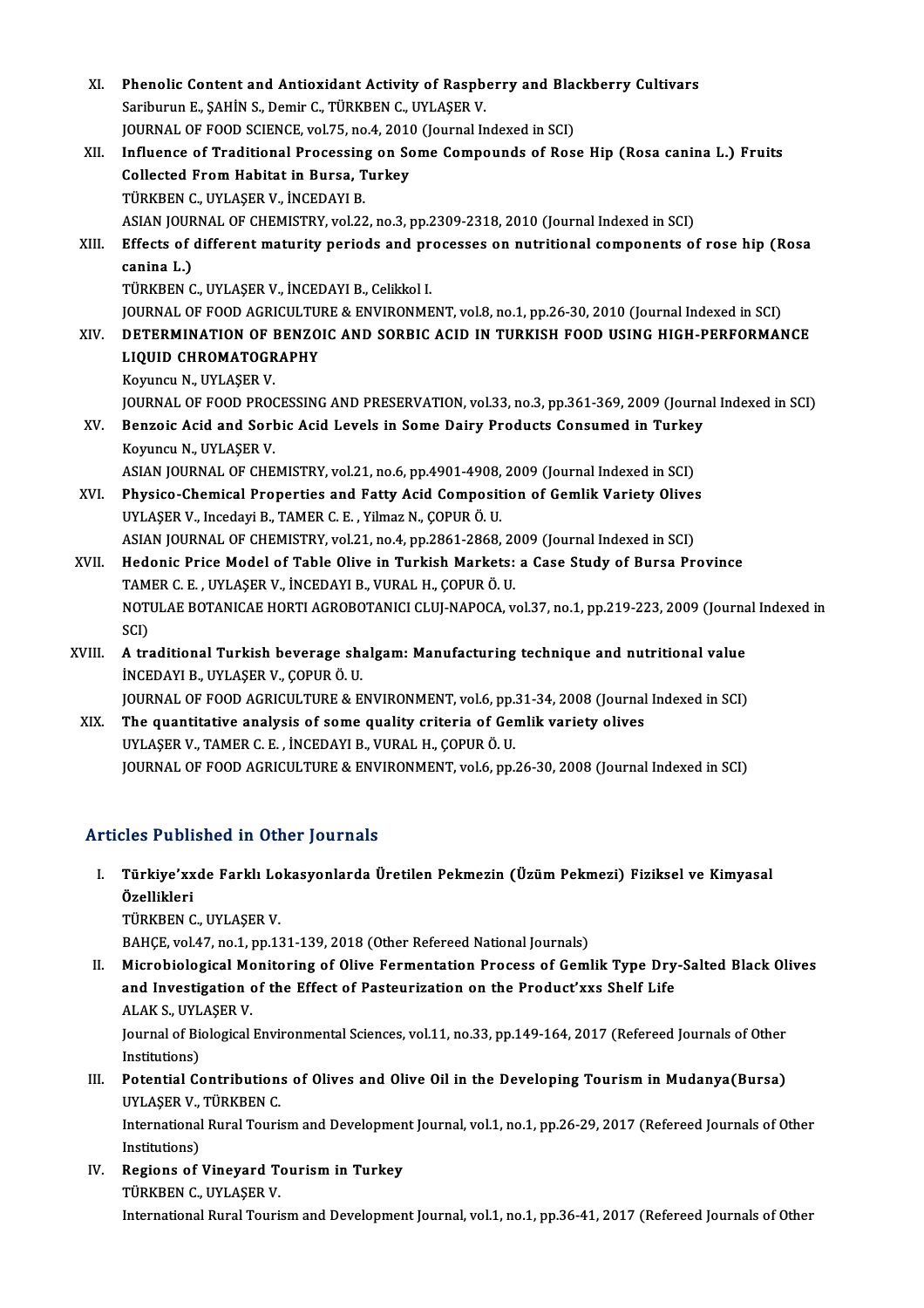Institutions)

- V. Cronobacter sakazakiinin Gıda Güvenliği Açısından Önemi DOĞANGÜNE.,UYLAŞERV. U.Ü.Ziraat Fakültesi Dergisi, vol.30, no.2, pp.91-100, 2016 (Other Refereed National Journals)
- VI. An Overviewof Chestnut Production in Turkey SERDAR Ü., MERT C., ERTAN E., UYLAŞER V., ER E., CEYHAN V., AKYÜZ B., HAZNECİ K., COŞKUN K. S. An Overview of Chestnut Production in Turkey<br>SERDAR Ü., MERT C., ERTAN E., UYLAŞER V., ER E., CEYHAN V., AKYÜZ B., HAZNECİ K., COŞKUN K. S.<br>PROCEEDINGS OF THE IIIRD INTERNATIONAL SYMPOSIUM ON CUCURBITS, vol.1019, no.1, pp. SERDAR Ü., MERT C., ERTAN E., UYLAŞER<br>PROCEEDINGS OF THE IIIRD INTERNATION<br>(Refereed Journals of Other Institutions) PROCEEDINGS OF THE IIIRD INTERNATIONAL SYMPOSIUM ON CUCURBITS, vol.1019, no.1, pp.211-214, 2014<br>(Refereed Journals of Other Institutions)<br>VII. Effects of Citric Acid and Na-Metabisulphite on the Shelf Life of Minimally Pro (Refereed<br>Effects of<br>Chestnut<br>UVLASEP Effects of Citric Acid and Na-Me<br>Chestnut<br>UYLAŞER V., İNCEDAYI B., YILDIZ G.<br>International Journal of Annlied Scie Chestnut<br>INTER V., INCEDAYI B., YILDIZ G.<br>International Journal of Applied Science and Technology, vol.4, no.1, pp.127-135, 2014 (Refereed Journals of Other<br>Institutions) UYLAŞER V., İNCEDAYI B., YILDIZ G.
- International Journal of Applied Science and Technology, vol.4, no.1, pp.127<br>Institutions)<br>VIII. A General Assessment of the Candied Chestnut Industry in Turkey<br>IIVI ASER V. Vidig C. MERT C. SERDAR Ü Institutions)<br>A General Assessment of the Candied<br>UYLAŞER V., Yıldız G., MERT C., SERDAR Ü.<br>PROCEEDINCS OF THE UIRD INTERNATIO A General Assessment of the Candied Chestnut Industry in Turkey<br>UYLAŞER V., Yıldız G., MERT C., SERDAR Ü.<br>PROCEEDINGS OF THE IIIRD INTERNATIONAL SYMPOSIUM ON CUCURBITS, vol.1019, pp.229-234, 2014 (Refereed<br>Journals of Othe UYLAŞER V., Yıldız G., MERT C.,<br>PROCEEDINGS OF THE IIIRD IN<br>Journals of Other Institutions)<br>Bunge Vänesinde Vetistinile PROCEEDINGS OF THE IIIRD INTERNATIONAL SYMPOSIUM<br>Journals of Other Institutions)<br>IX. Bursa Yöresinde Yetiştirilen Zeytinlerin Bileşimleri<br>INCEDAVI BULVI ASER V. TAMER C.E., VILMAZ N. CORUP
- Journals of Other Institutions)<br>IX. Bursa Yöresinde Yetiştirilen Zeytinlerin Bileşimleri<br>İNCEDAYI B., UYLAŞER V., TAMER C. E. , YILMAZ N., ÇOPUR Ö. U. Bursa Yöresinde Yetiştirilen Zeytinlerin Bileşimleri<br>İNCEDAYI B., UYLAŞER V., TAMER C. E. , YILMAZ N., ÇOPUR Ö. U.<br>Hasad Gıda, vol.21, no.248, pp.18-23, 2006 (National Non-Refereed Journal)<br>Zeytin, Zeytinyeği ve Beslenmede
- X. Zeytin, Zeytinyağı ve Beslenmedeki Önemi Hasad Gıda, vol.21, no.248<br>Zeytin, Zeytinyağı ve B<br>UYLAŞER V., İNCEDAYI B.<br>Dünya Gıda no 2, nn 69, 7 Zeytin, Zeytinyağı ve Beslenmedeki Önemi<br>UYLAŞER V., İNCEDAYI B.<br>Dünya Gıda, no.2, pp.68-70, 2005 (National Non-Refereed Journal)<br>Düsük Kalerili Lisht Bega Ünetiminin Anastırılması
- XI. Düşük Kalorili Light Boza Üretiminin Araştırılması Dünya Gıda, no.2, pp.68-70, 2005 (Nati<br>Düşük Kalorili Light Boza Üretimir<br>UYLAŞER V., TAMER C. E. , ÇOPUR Ö. U.<br>Dünya Gıda Dergisi no.7, nn 119, 122, . Düşük Kalorili Light Boza Üretiminin Araştırılması<br>UYLAŞER V., TAMER C. E. , ÇOPUR Ö. U.<br>Dünya Gıda Dergisi, no.7, pp.119-122, 2002 (Other Refereed National Journals)<br>Misrobial Load of a Brodustion Line for Annle Luise Con UYLAŞER V., TAMER C. E. , ÇOPUR Ö. U.<br>Dünya Gıda Dergisi, no.7, pp.119-122, 2002 (Other Refereed National Journal Load of a Production Line for Apple Juice Concentrate<br>SAHIN İ. PASOČLU E. COPUR Ö. U. KOPUKLUQČLUM, UVLASER
- XII. Microbial Load of a Production Line for Apple Juice Concentrate<br>SAHİN İ., BAŞOĞLU F., ÇOPUR Ö. U., KORUKLUOĞLU M., UYLAŞER V., AKPINAR BAYİZİT A. Microbial Load of a Production Line for Apple Juice Concentrate<br>SAHİN İ., BAŞOĞLU F., ÇOPUR Ö. U. , KORUKLUOĞLU M., UYLAŞER V., AKPINAR BAYİZİT A.<br>Adv. Food Sci. (CMTL), vol.20, no.5, pp.137-143, 1998 (Refereed Journals of
- XIII. A Research on the Effects of Fermentation Type and Additives on Quality and Preservation and<br>Development of Adequate Technique in Brined Vine Leaves Production Adv. Food Sci. (CMTL), vol.20, no.5, pp.137-143, 1998 (Refereed Journals of Other<br>A Research on the Effects of Fermentation Type and Additives on Qualit<br>Development of Adequate Technique in Brined Vine Leaves Production<br>RA BAŞOĞLU F., ŞAHİN İ., KORUKLUOĞLU M., UYLAŞER V., AKPINAR BAYİZİT A. TURKISH JOURNAL OF AGRICULTURE AND FORESTRY, 1996 (Refereed Journals of Other Institutions) BAŞOĞLU F., ŞAHİN İ., KORUKLUOĞLU M., UYLAŞER V., AKPINAR BAYİZİT A.<br>TURKISH JOURNAL OF AGRICULTURE AND FORESTRY, 1996 (Refereed Journals of Other Institutions)<br>XIV. Salamura Yaprak Üretiminde Fermentasyon Şekli ve Kat

# TURKISH JOURNAL OF AGRICULTURE AND FORESTRY, 1996 (I<br>Salamura Yaprak Üretiminde Fermentasyon Şekli ve Ka<br>Etkisinin Araştırılması ve Uygun Tekniğin Geliştirilmesi<br>BASQĞLU E. SAHİN İ. KORUKLUQĞLU M. UYLASER V. AKRINA Salamura Yaprak Üretiminde Fermentasyon Şekli ve Katkı Maddele<br>Etkisinin Araştırılması ve Uygun Tekniğin Geliştirilmesi<br>BAŞOĞLU F., ŞAHİN İ., KORUKLUOĞLU M., UYLAŞER V., AKPINAR BAYİZİT A.<br>Turkish Journal of Agrisulture an Etkisinin Araştırılması ve Uygun Tekniğin Geliştirilmesi<br>BAŞOĞLU F., ŞAHİN İ., KORUKLUOĞLU M., UYLAŞER V., AKPINAR BAYİZİT A.<br>Turkish Journal of Agriculture and Forestry, vol.20, pp.535-545, 1996 (Refereed Journals of Othe

# Refereed Congress / Symposium Publications in Proceedings

- I. Contribution of Olive and Olive Oil to the Development of Mudanya (Bursa) TourismZeytin ve Zeytinyağının Mudanya (Bursa) Turizminin Gelişimine Katkıları<br>Zeytinyağının Mudanya (Bursa) Turizminin Gelişimine Katkıları<br>UNI ASER V. TÜRKREN C Contribution of Olive a<br>Zeytinyağının Mudanya<br>UYLAŞER V., TÜRKBEN C.<br>1th International Bural Te Zeytinyağının Mudanya (Bursa) Turizminin Gelişimine Katkıları<br>UYLAŞER V., TÜRKBEN C.<br>1th International Rural Tourism and Development Congress, 4 - 06 May 2017, pp.125<br>Turkov's Vinovard Tourism Bozions (Türkiyo'nin Boğ Turi UYLAŞER V., TÜRKBEN C.<br>1th International Rural Tourism and Development Congress, 4 - 06 May 2017, pp.<br>II. Turkey's Vineyard Tourism Regions (Türkiye'nin Bağ Turizm Bölgeleri)<br>TÜRKEEN C. UVLASER V. 1th International Rural To<br>Turkey's Vineyard Tou<br>TÜRKBEN C., UYLAŞER V.<br>1th International Bural To II. Turkey's Vineyard Tourism Regions (Türkiye'nin Bağ Turizm Bölgeleri)<br>TÜRKBEN C., UYLAŞER V.<br>1th International Rural Tourism and Development Congress, Bursa, Turkey, 4 - 06 May 2017, pp.133 TÜRKBEN C., UYLAŞER V.<br>1th International Rural Tourism and Develo<br>III. Turkey'xxs Vineyard Tourism Regions<br>TÜRKEEN C. UVLASER V.
- 1th International Rural To<br>Turkey'xxs Vineyard T<br>TÜRKBEN C., UYLAŞER V.<br>1th International Bural To TÜRKBEN C., UYLAŞER V.<br>1th International Rural Tourism and Development Congress, 4 - 06 May 2017, pp.133